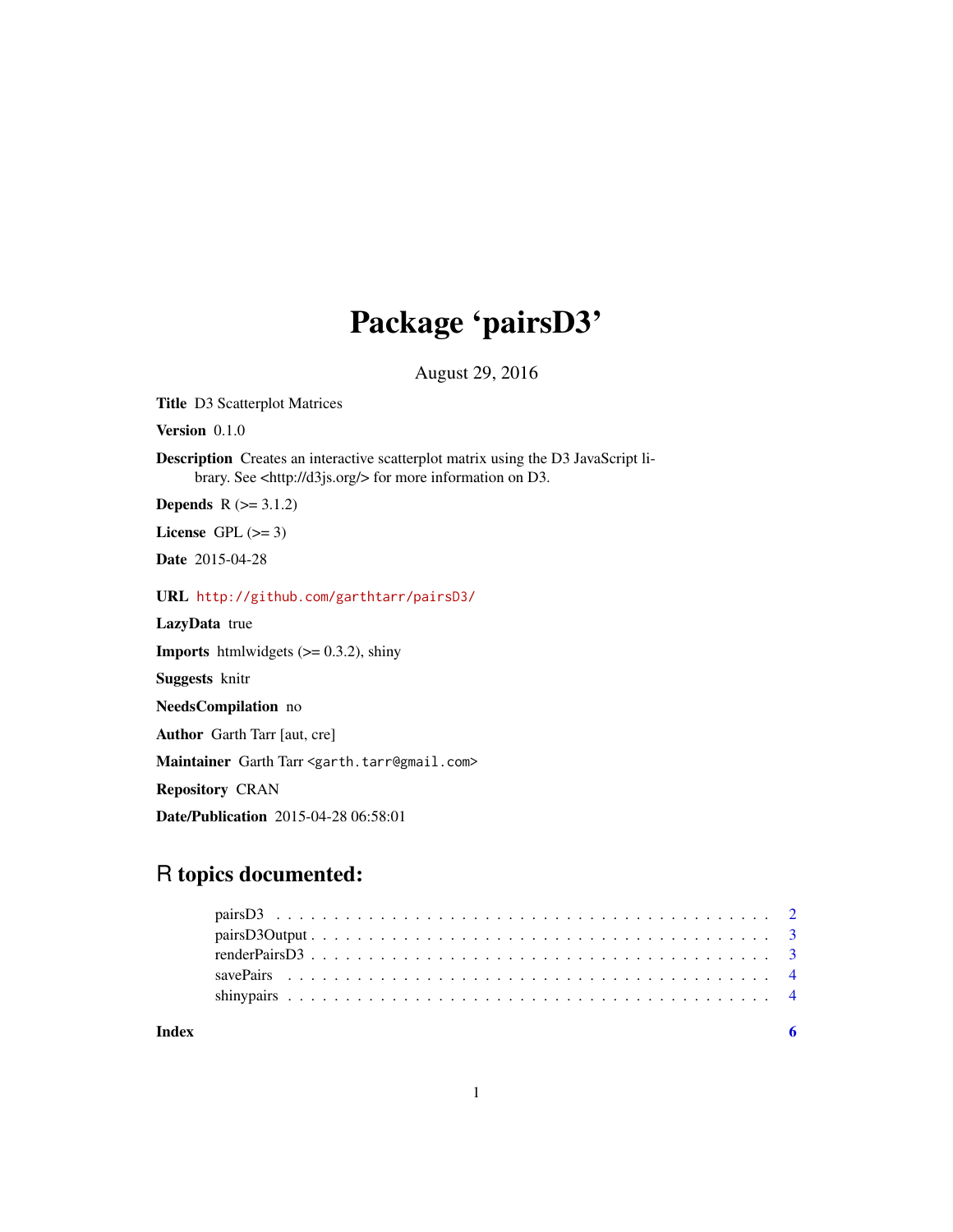<span id="page-1-0"></span>

#### Description

An interactive matrix of scatterplots is produced.

# Usage

```
pairsD3(x, group = NULL, subset = NULL, labels = NULL, cex = 3,
 width = NULL, col = NULL, big = FALSE, theme = "colour",
 opacity = 0.9, tooltip = NULL, leftmar = 35, topmar = 2)
```
# Arguments

| $\mathsf{x}$ | the coordinates of points given as numeric columns of a matrix or data frame.<br>Logical and factor columns are converted to numeric in the same way that<br>data.matrix does. |
|--------------|--------------------------------------------------------------------------------------------------------------------------------------------------------------------------------|
| group        | a optional vector specifying the group each observation belongs to. Used for<br>tooltips and colouring the observations.                                                       |
| subset       | an optional vector specifying a subset of observations to be used for plotting.<br>Useful when you have a large number of observations, you can specify a random<br>subset.    |
| labels       | the names of the variables (column names of x used by default).                                                                                                                |
| cex          | the magnification of the plotting symbol (default=3)                                                                                                                           |
| width        | the width (and height) of the plot when viewed externally.                                                                                                                     |
| col          | an optional (hex) colour for each of the levels in the group vector.                                                                                                           |
| big          | a logical parameter. Prevents inadvertent plotting of huge data sets. Default<br>limit is 10 variables, to plot more than 10 set big=TRUE.                                     |
| theme        | a character parameter specifying whether the theme should be colour colour<br>(default) or black and white bw.                                                                 |
| opacity      | numeric between 0 and 1. The opacity of the plotting symbols (default 0.9).                                                                                                    |
| tooltip      | an optional vector with the tool tip to be displayed when hovering over an ob-<br>servation. You can include basic html.                                                       |
| leftmar      | space on the left margin                                                                                                                                                       |
| topmar       | space on the bottom margin                                                                                                                                                     |

#### Examples

```
data(iris)
## Not run:
pairsD3(iris[,1:4],group=iris[,5],
        labels=gsub(pattern = "\\.",replacement = " ", names(iris)))
```
## End(Not run)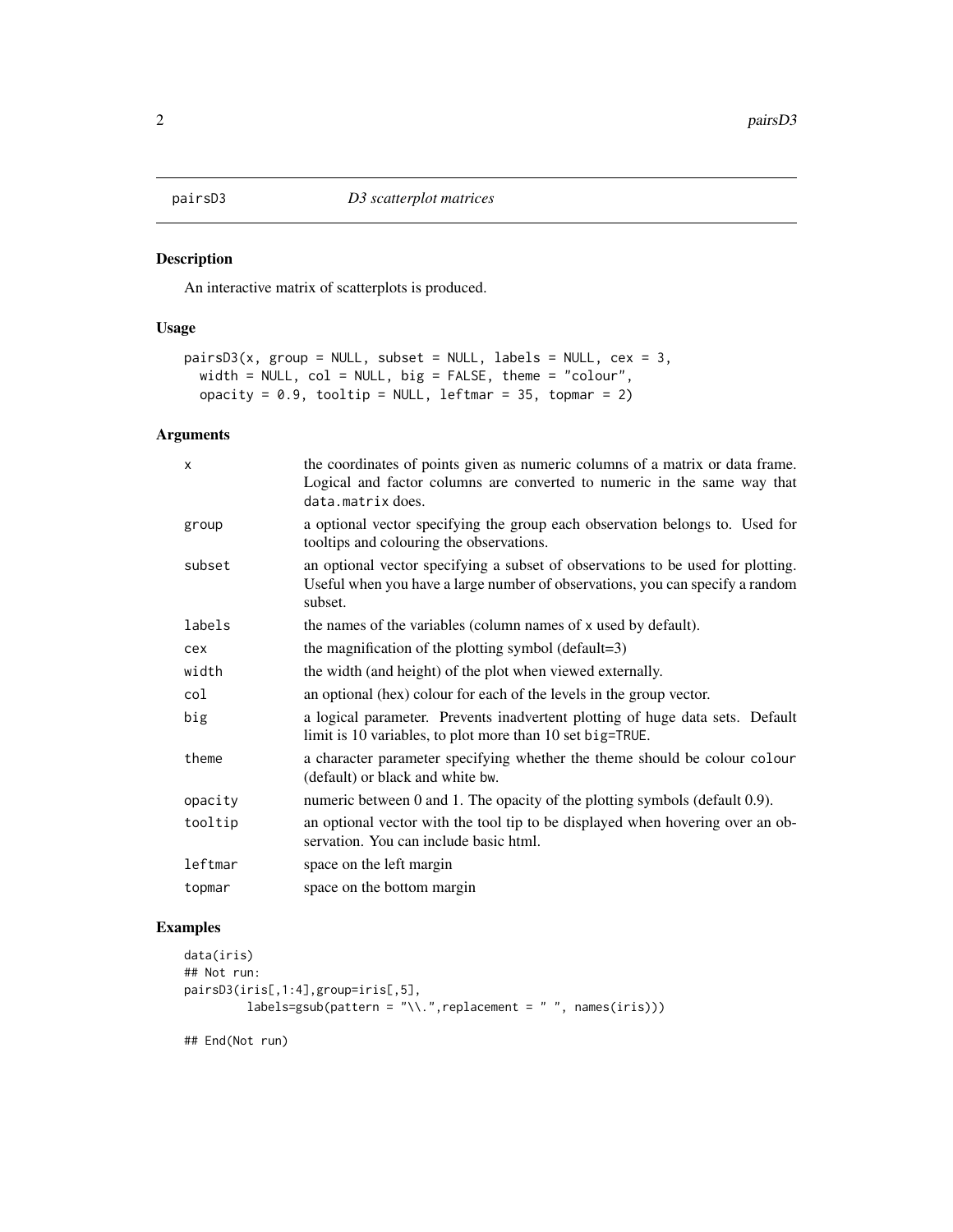<span id="page-2-0"></span>

# Description

Widget output function for use in Shiny

# Usage

```
pairsD3Output(outputId, width = "100%", height = "100%")
```
# Arguments

| outputId | Shiny output ID        |
|----------|------------------------|
| width    | width default '100%'   |
| height   | height default '400px' |

renderPairsD3 *Widget render function for use in Shiny*

# Description

Widget render function for use in Shiny

# Usage

```
renderPairsD3(expr, env = parent.frame(), quoted = FALSE)
```
# Arguments

| expr   | pairs D3 expression      |
|--------|--------------------------|
| env    | environment              |
| quoted | logical, default = FALSE |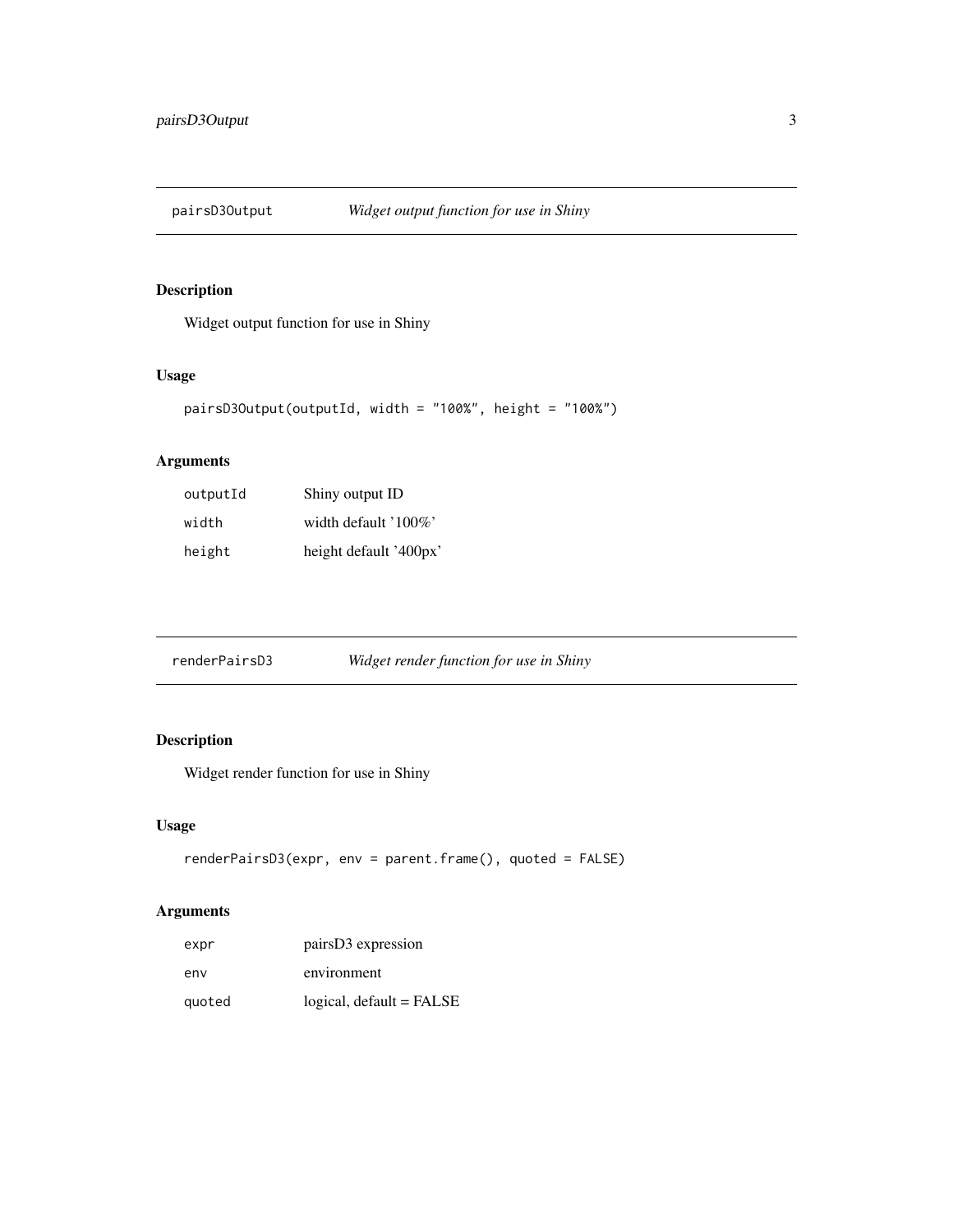<span id="page-3-0"></span>

# Description

Save a pairsD3 graph to an HTML file for sharing with others. The HTML can include it's dependencies in an adjacent directory or can bundle all dependencies into the HTML file (via base64 encoding).

#### Usage

savePairs(pairs, file, selfcontained = TRUE)

# Arguments

| pairs         | plot to save (e.g. result of calling the function pairs D3).                                                                                                                  |
|---------------|-------------------------------------------------------------------------------------------------------------------------------------------------------------------------------|
| file          | File to save HTML into                                                                                                                                                        |
| selfcontained | Whether to save the HTML as a single self-contained file (with external re-<br>sources base 64 encoded) or a file with external resources placed in an adjacent<br>directory. |

|  | shinypairs | Shiny interface to the pairsD3 function |
|--|------------|-----------------------------------------|
|--|------------|-----------------------------------------|

# Description

Opens a shiny GUI to facilitate interaction with the pairsD3 function

#### Usage

```
shinypairs(x, group = NULL, subset = NULL, labels = NULL)
```
# Arguments

| $\mathsf{x}$ | the coordinates of points given as numeric columns of a matrix or data frame.<br>Logical and factor columns are converted to numeric in the same way that<br>data.matrix does. |
|--------------|--------------------------------------------------------------------------------------------------------------------------------------------------------------------------------|
| group        | a optional vector specifying the group each observation belongs to. Used for<br>tooltips and colouring the observations.                                                       |
| subset       | an optional vector specifying a subset of observations to be used for plotting.<br>Useful when you have a large number of observations, you can specify a random<br>subset.    |
| labels       | the names of the variables (column names of x used by default).                                                                                                                |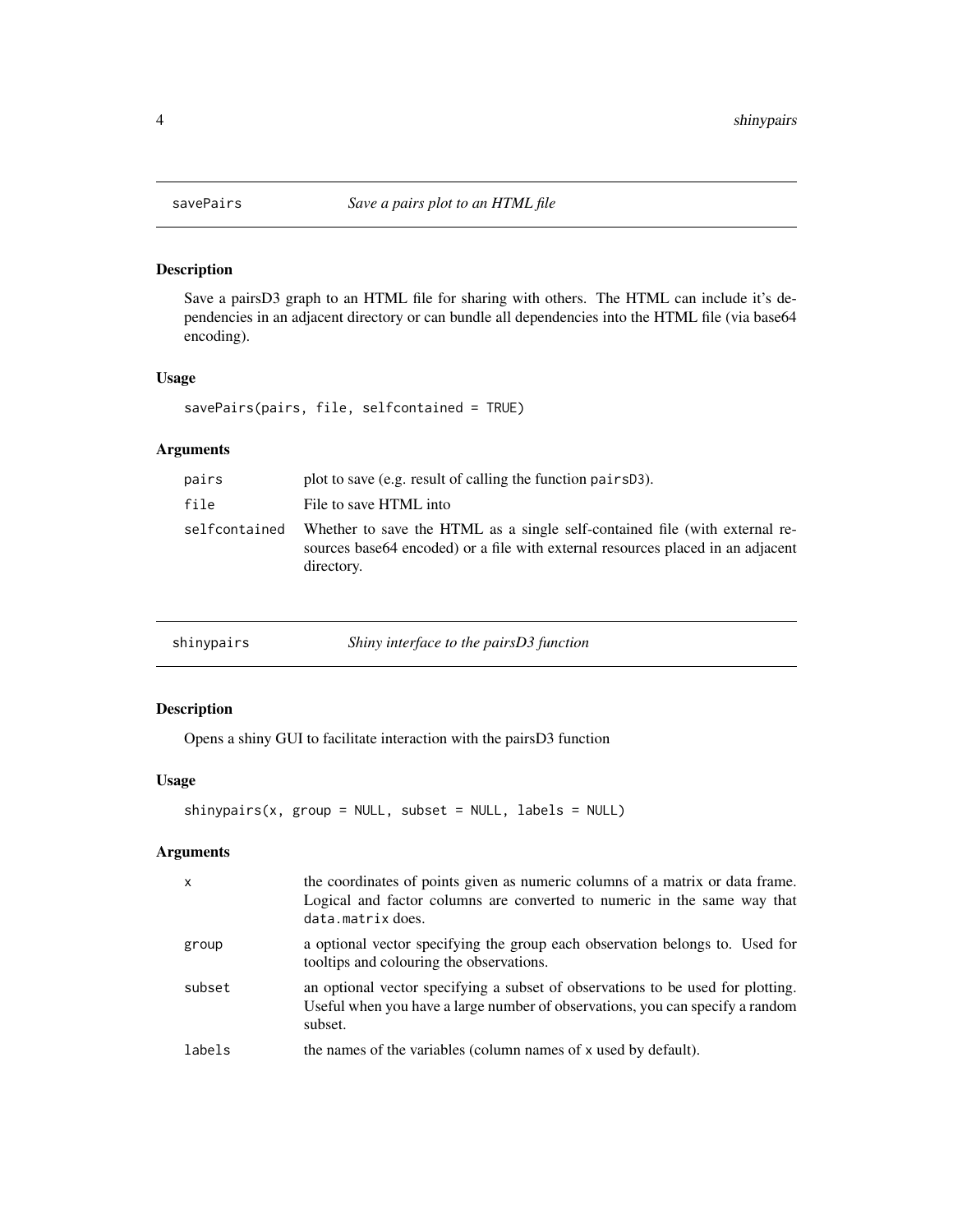# shinypairs

# Examples

data(iris) ## Not run: shinypairs(iris)

## End(Not run)